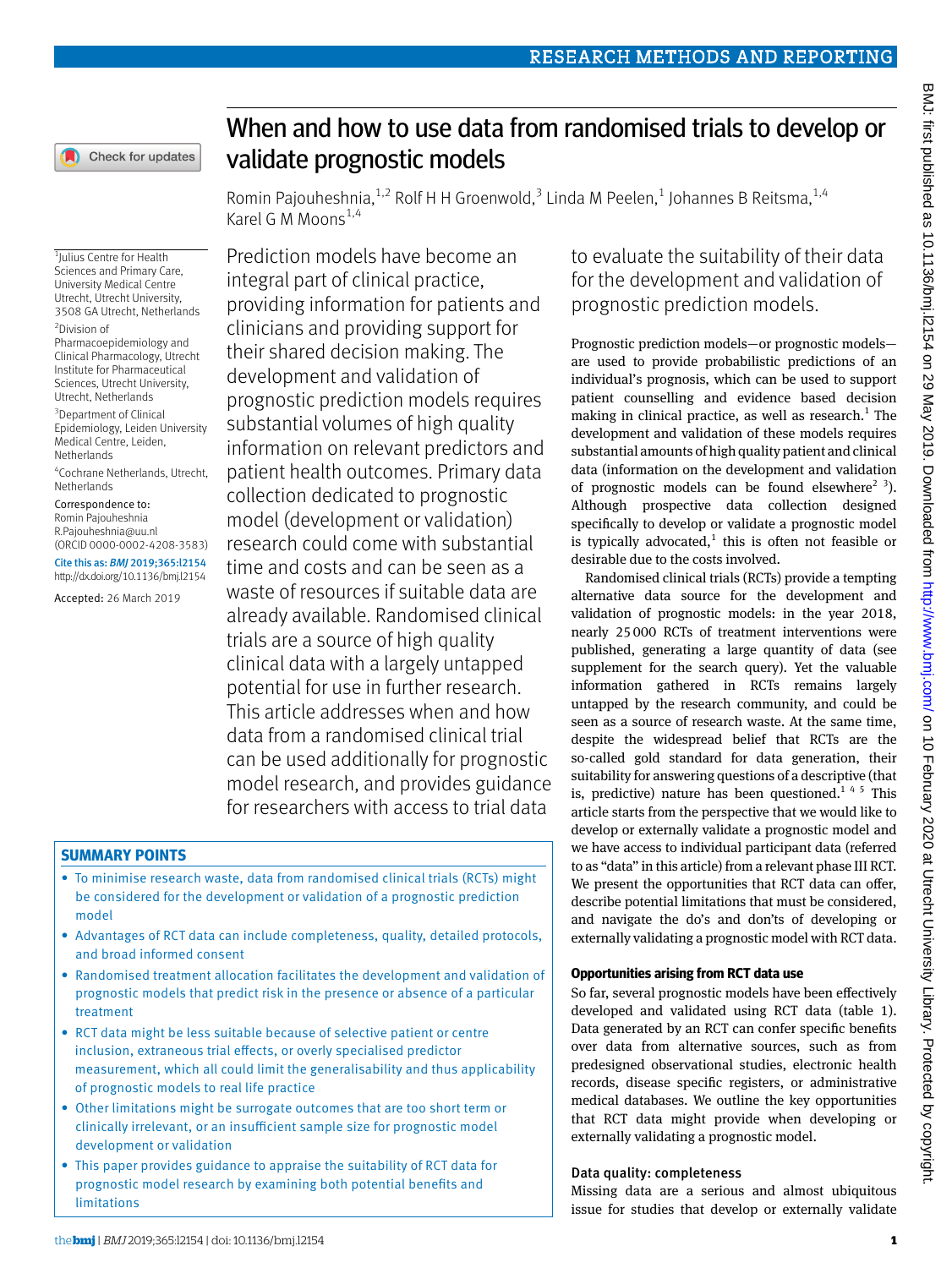prognostic models.18 19 To develop a prognostic model, one ideally needs complete information on all candidate predictors and outcomes, measured in all individuals in the study. External validation requires complete information on all predictors and outcomes of the model that is under evaluation. Information on predictor variables that are not routinely measured in practice could have limited functional value, as discussed later. But for variables that can be readily measured in practice, complete recording of measurements can reduce the risk of bias (due to selective "missingness" of data) and improve the certainty around model coefficients in a development study or measures of model performance in an external validation study. Although many methods can handle missing data, the best solution is undoubtedly its prevention.

The completeness of data from RCTs can be an important asset for prognostic model studies. Throughout the design and conduct of an RCT, several strategies can be used to help collect a complete set of information on predictors and outcomes in all trial participants.<sup>20</sup> These methods might include the training of research staff before starting data collection, and incentives for data collectors to collect complete information. While these strategies might be a challenge in multicentre trials, a common shared protocol can be established to help maintain consistent data collection across trial centres. A unique feature of RCTs is detailed study monitoring, usually by several separate committees.<sup>21</sup> Trial oversight committees, such as data monitoring committees, monitor the presence of missing data in a trial. These efforts work synergistically with central and onsite monitoring to keep track of missing data, which can help to identify and prevent additional missing data.

In addition, RCT data can include detailed information on important post-baseline events, which could affect the prognosis of participants. Such details are often not available for all patients in observational databases. Post-baseline events (such as changes in treatment, the use of rescue drug treatments, or competing outcome events) might need to be accounted for when developing or externally validating a prognostic model, and should be reported alongside the results. $2223$ 

#### Data quality: accuracy and consistency

Accurate and consistent predictor and outcome information is a requisite for accurate prognostic models. The accuracy of predictor measurements in a prognostic model study should reflect the accuracy of those measurements in clinical practice, as discussed later. However, concerns have been raised over the quality of the recording of information that is collected from patients in routine practice. RCTs are commonly regarded as a source of high quality health data. As with data completeness, considerable amounts of time and money are spent to ensure that data are correctly measured and recorded.

Firstly, adherence to the trial protocol and standard operating procedures facilitates the accurate and consistent measurement of predictors and outcomes, in particular for specific variables of interest in the trial (although this might not reflect actual variation in practice, as discussed later). Secondly, case report forms require the recording of detailed patient and clinical information and can help to prevent the recording of impossible values, forming a part of the quality assurance process in an RCT. $^{24}$  Thirdly, as with data completeness, study monitoring in RCTs helps to maintain accuracy and consistency in the recorded

Table 1 | Examples of studies in which prognostic models have been developed or validated using data from randomised clinical trials (RCTs) Prognostic model Clinical use Data source Data source Study type† Sample size\* IMPACT model<sup>6</sup> Risk of outcome after traumatic brain injury 8 RCTs, 3 observational studies Development 8509 (5748) TIMI risk score<sup>7</sup> Risk of death or ischaemic events in patients 2 RCTs (TIMI 11B, ESSENCE) Development 1957 (327) with unstable angina/non-ST segment elevation myocardial infarction EORTC risk tables<sup>8</sup> Prediction of recurrence of stage Ta T1 bladder cancer 7 RCTs (EORTC trials) Development 2596 (1240) ADVANCE cardiovascular risk model<sup>9</sup> 4 year cardiovascular disease risk in patients with type II diabetes 1 RCT (ADVANCE) Development 7168 (473) S<sub>2</sub>TOP-BLEED<sup>10</sup> Risk of major bleeding in patients with a transient ischaemic attack/ischaemic stroke on antiplatelet agents 6 RCTs (CAPRIE, ESPS-2, MATCH, CHARISMA ESPRIT PROFESS) Development 43 112 (1530) Neonatal metabolic  $acidos$ is models $^{11}$ Risk of neonatal acidosis at birth 1 RCT Validation 5049 (54) MCL International Prognostic Index Prediction of mantel cell leukaemia survival 2 RCTs (MCL Younger, MCL Elderly) Validation 958 (316) EFFECT model<sup>13</sup> Risk of mortality within one year of hospital admission for heart failure 1 RCT (EVEREST) Validation 2662 (712) SYNTAX score II model<sup>14</sup> Mortality prediction after percutaneous coronary intervention or coronary artery bypass graft 2 RCTs (BEST, PRECOMBAT) Validation 1480 (90) OHTS-EGPS model<sup>15</sup> 5 year risk of open angle glaucoma 2 RCTs, 2 observational studies Validation 1038 (105) \*Number of participants (number of events).

†Development means the derivation of a prognostic model by selecting predictors and combining them statistically into a multivariable model, with or without internal validation<sup>16 17</sup> (for reference 17, see figure 3 (types 1a, 1b, 2a, and 2b)); validation means the evaluation of the performance of a prognostic model in a separate, external dataset<sup>317</sup> (for reference 17, see figure 3 (types 3 and 4)).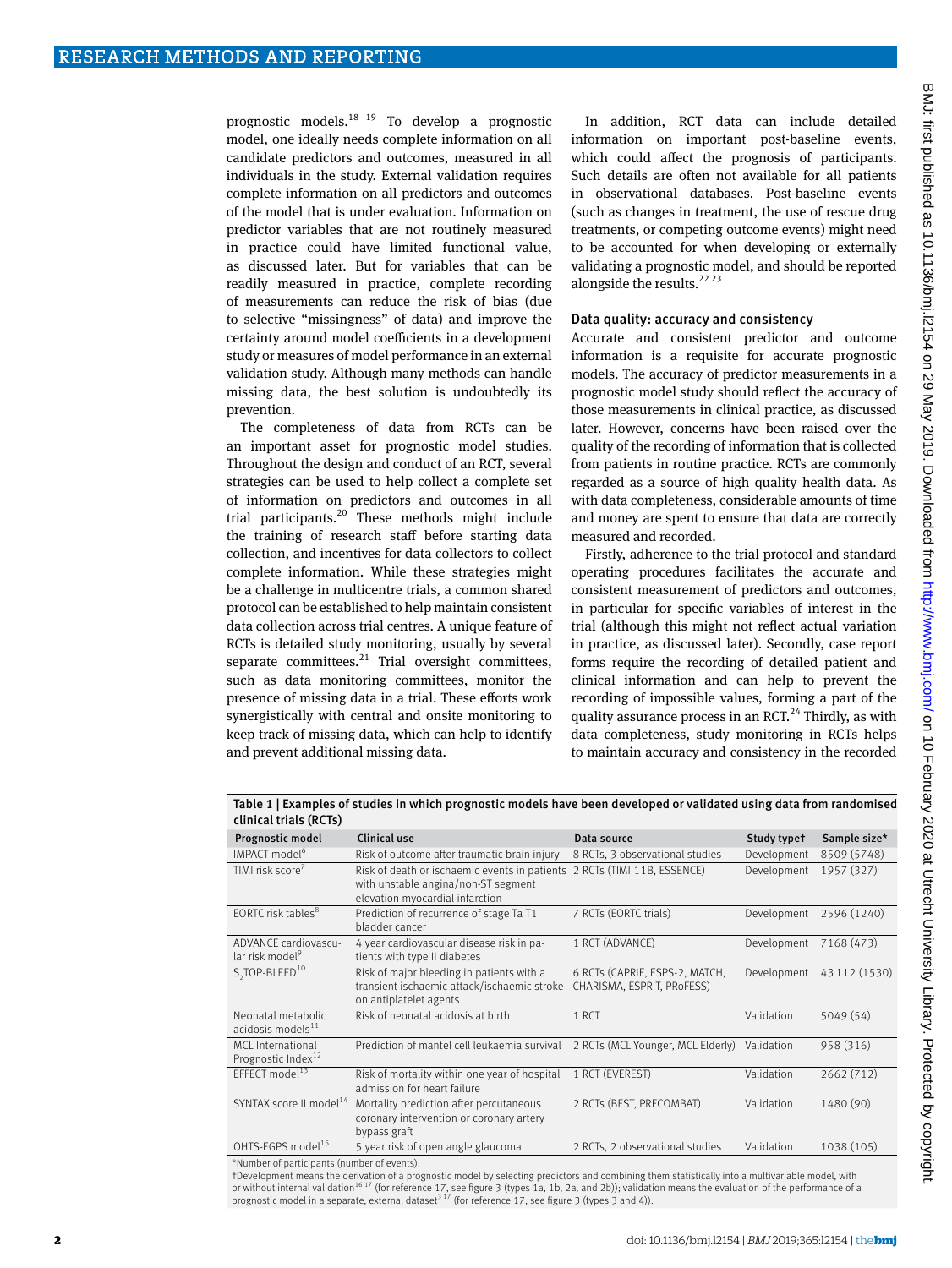data. For example, central monitoring includes the checking of data for unusual patterns or implausible values.<sup>21</sup> In addition, source data verification and electronic data capture methods form an additional layer of data validation.<sup>25</sup> Finally, a centralised system for the adjudication of outcome events can be especially important when outcome measurements are subjective. Altogether, these systems and processes can yield data that satisfy the quality requirements of prognostic model studies.

#### Protocol and records

A trial protocol provides information on the modality and timing of predictor and outcome measurements. Firstly, the protocol promotes the standardisation of measurements and the recording of any protocol deviations. As discussed earlier, this standardisation can improve the accuracy and consistency in the recording of measurements, but could lead to issues with the generalisability of a model if deviations in predictor measurement are flagged and corrected (as discussed later). In addition, the details recorded in a protocol might provide insight into the suitability of a predictor for inclusion in a prognostic model. For example, if the protocol states that a certain predictor should be measured at a time point that is not relevant to routine clinical practice, one might not select the predictor.

Secondly, knowledge of the operationalisation of predictor or outcome measurements provides insight into how well a model can perform in practice, and can inform the assessment of the risk of bias when reviewing a prognostic model study.<sup>26</sup> In addition, information on how and when variables were collected and recorded might have predictive value. For example, the timing of measurements (eg, whether taken during the day or night) can be highly predictive of clinical outcomes.27

#### **Treatments**

Often in practice, healthcare providers are interested in asking: "What will happen to the patient if I do not treat them?" With this question, prognostic models can be used to support clinical decisions as well as provide information to healthcare providers and patients for counselling.<sup>1</sup> For this purpose, prognostic models must predict risks for patients in the absence of a certain treatment—which can prove challenging in non-RCT data, because of the non-random use of treatments by patients, $28$  and because advanced statistical methods might be needed to correctly account for this.<sup>29 30</sup> In the case of RCT data, the effect of treatment use can be solved by simply developing or validating the prognostic model in the control trial arm (control treatment, untreated, or placebo treated) or by including the randomised treatment as a predictor in the model, along with terms for any other treatmentpredictor interactions (model development only). $24$ 

However, the placebo arm of a placebo controlled trial might not represent truly untreated patients in usual practice (as discussed later), whereas the control arm of a randomised pragmatic or comparative effectiveness trial better reflects daily practice.

#### **Threats to the viability of RCT data use**

Available data from an RCT can have several limitations that might reduce the viability of its use for prognostic model development and validation. Below, we present key challenges when considering RCT data use for prognostic model research. Where necessary, the issues are discussed separately for model development and model validation.

#### Consent

Consent to reuse RCT data for prognostic modelling might not have been given by the trial participants. By contrast with data repositories established specifically for scientific research purposes (eg, UK Biobank $31$ ), which have very broad consent for data reuse,  $32$  trials might not always have asked for a sufficiently broad consent. However, compared with routinely collected data (which have even greater consent challenges in light of the 2016 EU General Data Protection Regulation $33$ ), RCT data might prove more accessible, especially if trials begin to adopt broad consent for data reuse, as recommended. $34$  It is likely that researchers will need to consult their institutional review board before using RCT data for secondary analysis, but whether this satisfies ethical and legal requirements needs further examination.

### Selective inclusion of centres

The centres that participate in RCTs might not be representative of medical practice in general. $35$ Specifically, generalisability of a prognostic model or the findings of a validation study might be limited if only specialist trial centres (eg, academic medical centres) or experienced clinicians with high performance ratings were invited to participate.<sup>36</sup> In such cases, the associations between predictors and the outcome, and the incidence of outcomes could be different in the trial setting compared with routine clinical practice, of which both could affect the performance of a prognostic model. $37$ 

#### Selective eligibility and enrolment

RCTs commonly have narrow participant eligibility criteria, for example, often excluding patients who are frail, who have multimorbidity, or who are vulnerable.<sup>38-42</sup> At the same time, some of the most challenging clinical decisions are for these groups of patients. Thus, RCTs might not provide sufficient information for prognostic research in these clinically relevant patient subgroups. When developing or validating a prognostic model using a selective subset of patients, the predictor effects and functional forms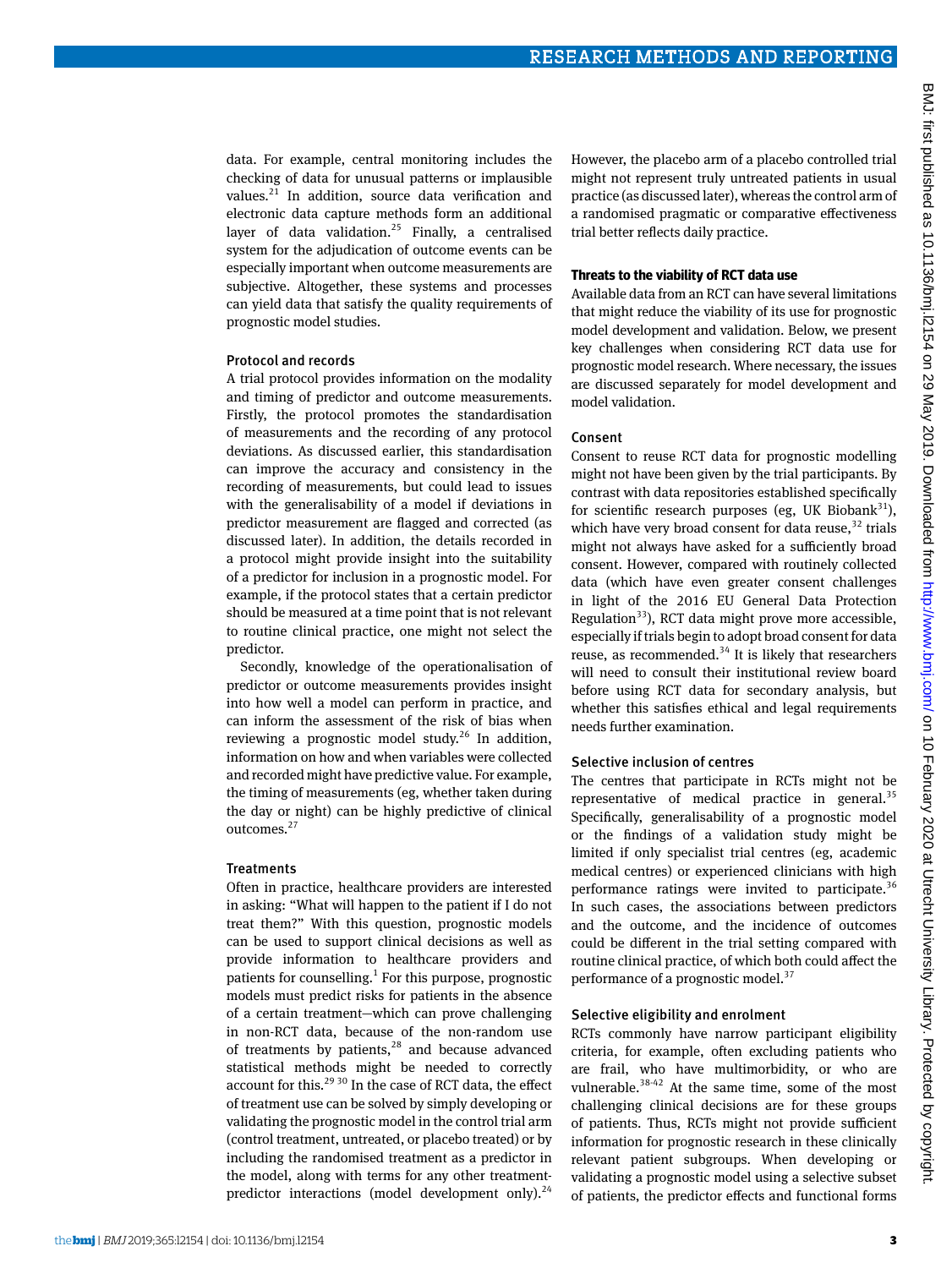of their associations with an outcome are assumed to be the same across the patient subsets included and excluded from the RCT. In addition, the participants invited to enter an RCT and those who actually enrol and remain in the trial until completion can substantially differ. $43$  For example, the requirement of informed consent from participants has been shown to result in differences between the patients enrolled and not enrolled in a trial. $4445$  As with selective eligibility, this challenge can limit the value of RCT data for prognostic model development; it might not be as problematic for external validation, but could limit the generalisability of results to broader patient populations.

#### Predictor measurement

As discussed earlier, the strengths of protocol driven data collection by trained research staff highlight that improved availability, accuracy, and consistency of clinical measurements can improve the viability of a prognostic model. $46$  With this opportunity, however, come challenging threats. For the purpose of prognostic prediction, the measurement of predictors should closely reflect how they are measured in regular clinical practice. Thus, the use of unrealistically accurate measurements—which could occur if specialist personal or equipment are used in an RCT when developing a prognostic model could reduce the generalisability of the model to clinical practice,  $47$  and the findings of a validation study might not represent how the model will truly perform in practice.<sup>48</sup> In addition, it is essential that any predictors considered when developing a prognostic model are (or potentially will be) routinely measured in practice. Supplemental variables collected in an RCT should not be incorporated in a prognostic model if they will not be available in practice.

#### Extraneous trial effects

The effects of trial enrolment on participant behaviour have been documented extensively, which can vary greatly between trials.<sup>49</sup> Knowledge of enrolment in a trial can lead to participants behaving differently, even reporting more optimistic outcomes,  $50\,51$  an effect commonly termed the "Hawthorne effect." The enrolment of a centre in an RCT might also affect the behaviour of healthcare professionals and as a result the prognosis of a patient enrolled in a trial might be better than if the patient had received routine care.<sup>52</sup> In placebo controlled trials, patients on placebo do not reflect usual or current care, and might also show a placebo or nocebo effect, which could positively or negatively affect their outcomes.<sup>53</sup> If data from a control arm with a strong placebo effect are used to develop a prognostic model to predict a subjective outcome (such as pain experience), the model might underestimate the outcome when applied in practice.

The protocol effect or care effect can arise when the adherence of centres to a strict trial protocol might improve patient outcomes (eg, through additional monitoring) compared with patients not enrolled in the trial.54 55 The presence of these effects could hamper the generalisability of models developed or validated using RCT data to clinical practice, possibly due to close monitoring or specialised care being specified in the trial protocol, or because of a subconscious effect that trial participation has on care givers. In both cases, if participation in a trial results in better patient outcomes, a prognostic model developed using these data might underestimate risks when the model is applied in practice. Thus, a trial with strong extraneous effects might not provide suitable data for prognosis research.

#### Short term and surrogate outcomes

Long term, patient relevant outcomes are often of interest when making prognostic predictions in daily practice. For example, models to predict cardiovascular disease risk are commonly designed to predict outcomes within 10 years.<sup>56</sup> Development and validation of such models require very long follow-up, which is rarely available in RCTs. However, unlike the validation of a model for predicting long term prognosis with short term outcome data (which is not advisable), there could still be medical use of a prognostic model developed with short term outcomes. In addition, RCTs often opt for surrogate endpoints to replace more costly long term outcomes. $57$  If a prognostic model is to be used to inform patients and healthcare professionals, surrogate endpoints could have insufficient clinical relevance if the surrogate is imperfectly correlated with the clinical outcome, whether used to develop or validate a prognostic model.

#### Sample size

Research on the development of prognostic models often requires substantial samples. While no consensus currently exists on the sample sizes required for prognostic prediction, the required sample size depends on several factors, including the number of predictors, total sample size, and number or proportion of events.<sup>58 59</sup> Thus, large sample sizes could be needed to reliably develop a prognostic model, especially when tens or hundreds of candidate predictor variables are considered. Similarly, reliable prognostic model validation requires data samples with a minimum of several hundreds of outcome events.<sup>60</sup> Obviously, RCTs are not designed and powered with prognosis research in mind. Thus, the number of participants in a single phase III RCT might not be sufficient, and the problem worsens if smaller phase IIb RCTs are considered. Although approaches such as penalised regression can help to prevent the overfitting of prognostic models in small datasets,  $61$ large samples may yet be needed for modern modelling techniques. $62$  Data from large, multicentre trials can, however, provide a solution to this issue. In addition, as seen in table 1, the combination of individual participant data from more than one RCT can greatly increase the amount of available data.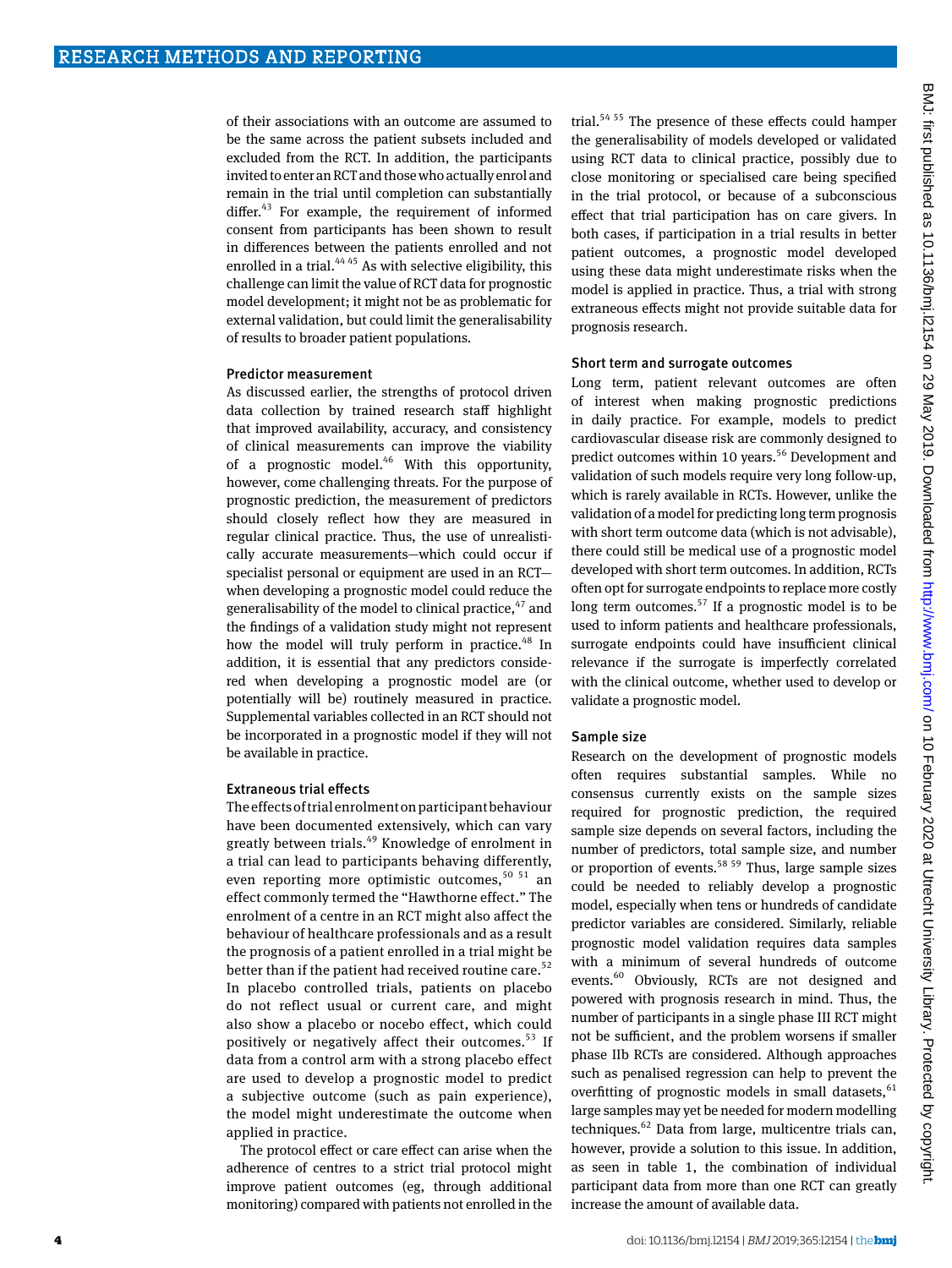#### **How and when to use trial data for prognostic prediction research**

When data from an RCT are available, researchers must weigh the advantages (data quality, completeness, treated and untreated arms, and protocol) against any limitations, both described earlier. We suggest that the decision process be separated as follows:

- Criteria that must be met: there must be acceptable patient consent (or under certain conditions a waiver by an institutional review board  $63$ ) for reuse of the RCT data for prognostic prediction research.
- Criteria that could seriously limit the usefulness of the data: insufficient sample size or followup, or no availability of important predictors or outcomes will seriously limit the suitability of RCT data.
- Criteria that could limit the usefulness of the data: selection of patients or centres, experimental effects, and predictor measurements highly driven by the protocol could all limit how representative the trial data are of the target population for the prognostic model.

To aid in this process, table 2 presents a series of questions to ask when assessing whether data from an RCT are suitable for developing or validating a prognostic model. For each situation, general advice is provided to help researchers reach a decision. The decision to use a given set of data from an RCT will depend on the specific research question and remains largely subjective. In addition, to help gain an overall picture of the suitability of an RCT as a whole, researchers can benefit from constructing a diagram, such as in figure 1. In this fictional example, consent for secondary use of the data was available and the data received a high "score" for this criterion, after which the remaining criteria were assessed. From this, we see that the dataset might be a good candidate

for a validation study, but centre and participant selection could limit the generalisability of prognostic models developed using the data. With such a picture, researchers can decide whether the benefits of using the RCT data outweigh the limitations. Finally, if a decision is made to use the RCT data, this information can be used when reporting any study limitations.

#### **Use of data from more than one study**

As seen in table 1, multiple RCTs can be combined when developing or validating a prognostic model, which has the clear advantage of increasing the number of patients and outcomes in the analysis, and can provide an opportunity to assess the impact of differences in definitions and measurements on model performance. The IMPACT model,<sup>6</sup> for example, combined data from both RCTs and observational studies. Datasets ranged in size from 139 to 1574 patients (8509 in total), providing much more information than any single study. A cross validation procedure was performed to assess performance of the model across the studies, giving more insight into the robustness of the findings. How data from RCTs and observational studies should be best combined for prognostic model studies requires further research. For now, we suggest that researchers use figure 1 to assess and compare the suitability of multiple RCTs, and that readers should refer to existing guidance on individual patient data meta-analysis for prognostic modelling studies.<sup>64</sup>

#### **Conclusion**

When data from an RCT are available for the secondary purpose of developing or validating a prognostic model, the opportunities and limitations of these data require careful consideration. Available data from RCTs can, if used appropriately, be a viable substitute for costly and labour intensive data collection for prognostic prediction research. By recognising the opportunities

| PINING INDUCT |                                        |                                                                                                                                                                                                                                                                                                          |                                                                                                                                                                                                                           |
|---------------|----------------------------------------|----------------------------------------------------------------------------------------------------------------------------------------------------------------------------------------------------------------------------------------------------------------------------------------------------------|---------------------------------------------------------------------------------------------------------------------------------------------------------------------------------------------------------------------------|
|               | Consideration                          | <b>Questions to consider</b>                                                                                                                                                                                                                                                                             | How to proceed*                                                                                                                                                                                                           |
|               | Consent                                | Did patients give consent or has consent been waived for the<br>data to be reused for prognostic prediction research?                                                                                                                                                                                    | If consent for reuse is inadequate, data should not be<br>used.                                                                                                                                                           |
|               | Selective inclusion<br>of centres      | Are the trial centres (their expertise, facilities, and use of<br>complex interventions) representative of centres where you<br>might use the prognostic model?                                                                                                                                          | Development: might not be suitable if trial centres do<br>not represent standard practice. Validation: might still<br>be used, but report limitations to the generalisability<br>of results.                              |
|               | Selective eligibility<br>and enrolment | Did the trial eligibility criteria result in the exclusion of<br>relevant patient groups for the prognostic model? Are patients<br>who did or did not enrol (after invitation), and patients who<br>remained or left the study comparable in terms of their char-<br>acteristics and possible prognosis? | Development: might not be suitable if participants<br>do not represent the target population for prognostic<br>prediction. Validation: might still be used, but report<br>limitations to the generalisability of results. |
|               | Predictor<br>measurement               | Were predictors measured as they would be in routine clinical<br>practice?                                                                                                                                                                                                                               | If the methods of predictor measurement are unrealis-<br>tic, data might not be suitable.                                                                                                                                 |
|               | Extraneous trial<br>effects            | Could enrolment in the trial have influenced patient prognosis<br>beyond a treatment effect?                                                                                                                                                                                                             | If there is evidence for strong extraneous effects, data<br>might not be suitable.                                                                                                                                        |
|               | Short term and<br>surrogate outcomes   | Were relevant patient outcomes measured? Is there a suffi-<br>ciently long follow-up for outcomes?                                                                                                                                                                                                       | If outcomes or the timing of their measurement are not<br>relevant, data might not be suitable.                                                                                                                           |
|               | Sample size                            | How many participants were enrolled and remained in the<br>study? What proportion had the outcome?                                                                                                                                                                                                       | Development: consider methods for data with few<br>events, <sup>61</sup> but could be too small for any meaningful<br>modelling. Validation: data might not be suitable.                                                  |

Table 2 | How to assess whether data from a randomised clinical trial is suitable for developing or validating a prognostic model

\*If a consideration might seriously limit the usefulness of a randomised clinical trial for prognostic prediction research, suggestions on how to proceed are provided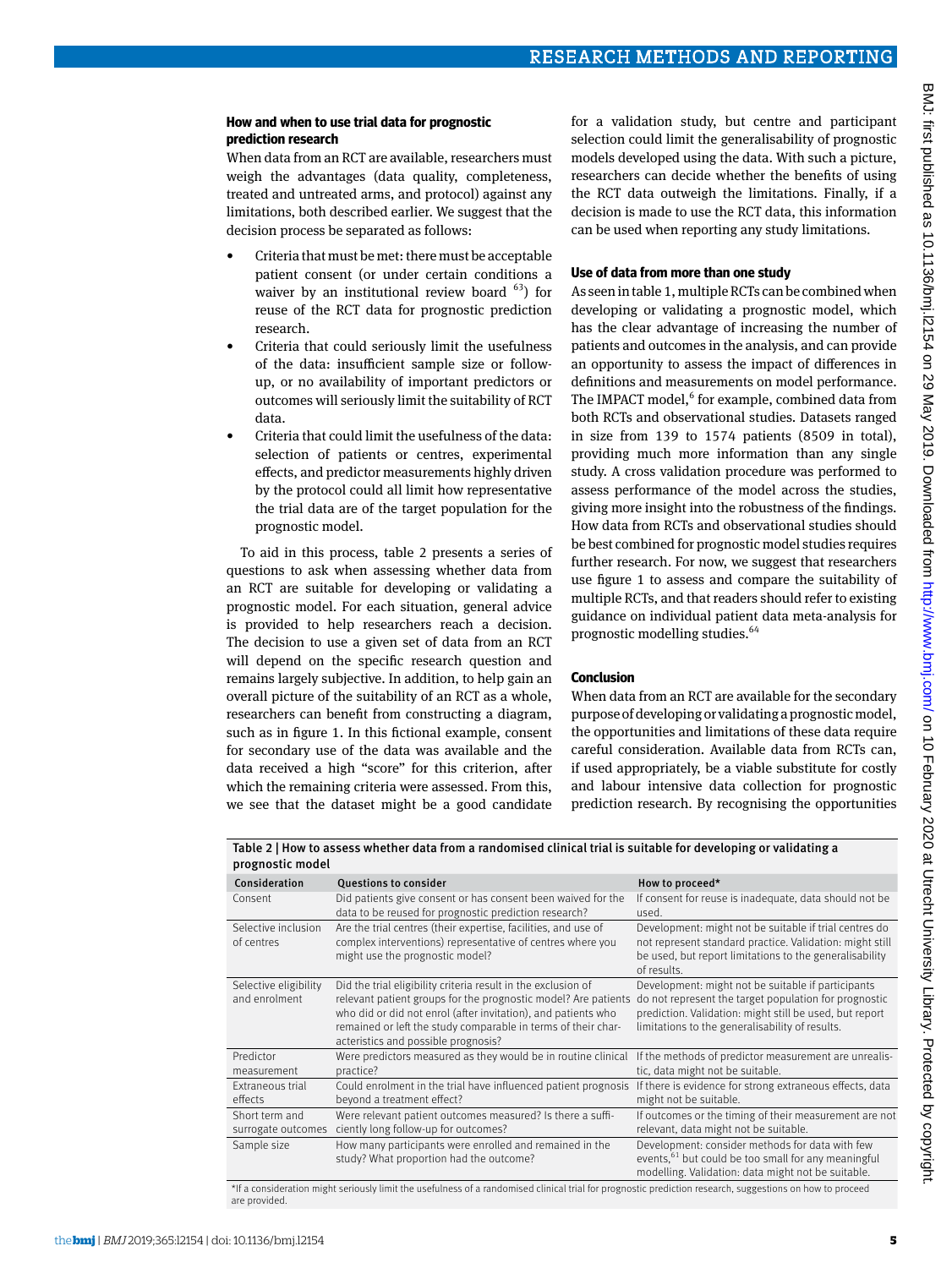

Fig 1 | Graphical example of how suitability of data from a randomised clinical trial can be assessed after consent for use has been confirmed. Assuming consent for use of the data are obtained, researchers might attribute a level of confidence that the RCT does have additional threats (as described earlier). In this example, the dark purple boundaries converge towards the ends of four axes, but limited sample size and representativeness of the participants in the RCT might force researchers to question its suitability for prognostic modelling

that RCT data offer and carefully appraising available data, we can maximise the chance of using data that allow high quality prognostic model research, while avoiding unnecessary, costly primary data collection.

Inevitably, fundamental challenges remain that are universal to the secondary use of data for research, such as the systematic absence of data on certain key predictors. In these circumstances, researchers might consider designing a dedicated study to collect data to develop or externally validate a prognostic model. Alternatively, they could consider greater integration of prognosis research questions during the design of clinical trials, which could help to overcome barriers such as consent. We hope that researchers will cautiously seize the opportunities that data generated by RCTs provide, to improve both the quality and efficiency of future prognostic prediction research.

We thank Rieke van der Graaf for providing insight into ethics and consent for trial data reuse.

Contributors: KGMM conceived the paper objectives. The manuscript was first drafted by RP, which was subsequently reviewed several times by all authors. All authors contributed to the design of the study, manuscript content, and the writing of the manuscript. The corresponding author attests that all listed authors meet authorship criteria and that no others meeting the criteria have been omitted.

Funding: There was no specific funding for this paper.

Competing interests: All authors have completed the ICMJE uniform disclosure form at [www.icmje.org/coi\\_disclosure.pdf](http://www.icmje.org/coi_disclosure.pdf) and declare: no support from any organisation for the submitted work; RG receives funding from the Netherlands Organisation for Scientific Research (project 917.16.430); JBR is supported by a TOP grant from the Netherlands Organisation for Health Research and Development (ZonMw) entitled "Promoting tailored healthcare: improving methods to investigate subgroup effects in treatment response when having

multiple individual participant datasets" (grant 91215058); KGMM receives funding from the Netherlands Organisation for Scientific Research (project 9120.8004 and 918.10.615); no other relationships or activities that could appear to have influenced the submitted work.

Provenance and peer review: Not commissioned; externally peer reviewed.

- 1 Moons KG, Royston P, Vergouwe Y, Grobbee DE, Altman DG. Prognosis and prognostic research: what, why, and how?*BMJ* 2009;338:b375. doi:10.1136/bmj.b375
- 2 Steyerberg EW, Moons KG, van der Windt DA, et al, PROGRESS Group. Prognosis Research Strategy (PROGRESS) 3: prognostic model research. *PLoS Med* 2013;10:e1001381. doi:10.1371/journal. pmed.1001381
- 3 Altman DG, Vergouwe Y, Royston P, Moons KG. Prognosis and prognostic research: validating a prognostic model. *BMJ* 2009;338:b605. doi:10.1136/bmj.b605
- Vandenbroucke JP. Observational research, randomised trials, and two views of medical science. *PLoS Med* 2008;5:e67. doi:10.1371/ journal.pmed.0050067
- 5 Iorio A, Spencer FA, Falavigna M, et al. Use of GRADE for assessment of evidence about prognosis: rating confidence in estimates of event rates in broad categories of patients. *BMJ* 2015;350:h870. doi:10.1136/bmj.h870
- Steyerberg EW, Mushkudiani N, Perel P, et al. Predicting outcome after traumatic brain injury: development and international validation of prognostic scores based on admission characteristics. *PLoS Med* 2008;5:e165, discussion e165. doi:10.1371/journal. pmed.0050165
- 7 Antman EM, Cohen M, Bernink PJ, et al. The TIMI risk score for unstable angina/non-ST elevation MI: A method for prognostication and therapeutic decision making. *JAMA* 2000;284:835-42. doi:10.1001/jama.284.7.835
- 8 Sylvester RJ, van der Meijden AP, Oosterlinck W, et al. Predicting recurrence and progression in individual patients with stage Ta T1 bladder cancer using EORTC risk tables: a combined analysis of 2596 patients from seven EORTC trials. *Eur Urol* 2006;49:466-5, discussion 475-7. doi:10.1016/j.eururo.2005.12.031
- 9 Kengne AP, Patel A, Marre M, et al, ADVANCE Collaborative Group. Contemporary model for cardiovascular risk prediction in people with type 2 diabetes. *Eur J Cardiovasc Prev Rehabil* 2011;18:393-8. doi:10.1177/1741826710394270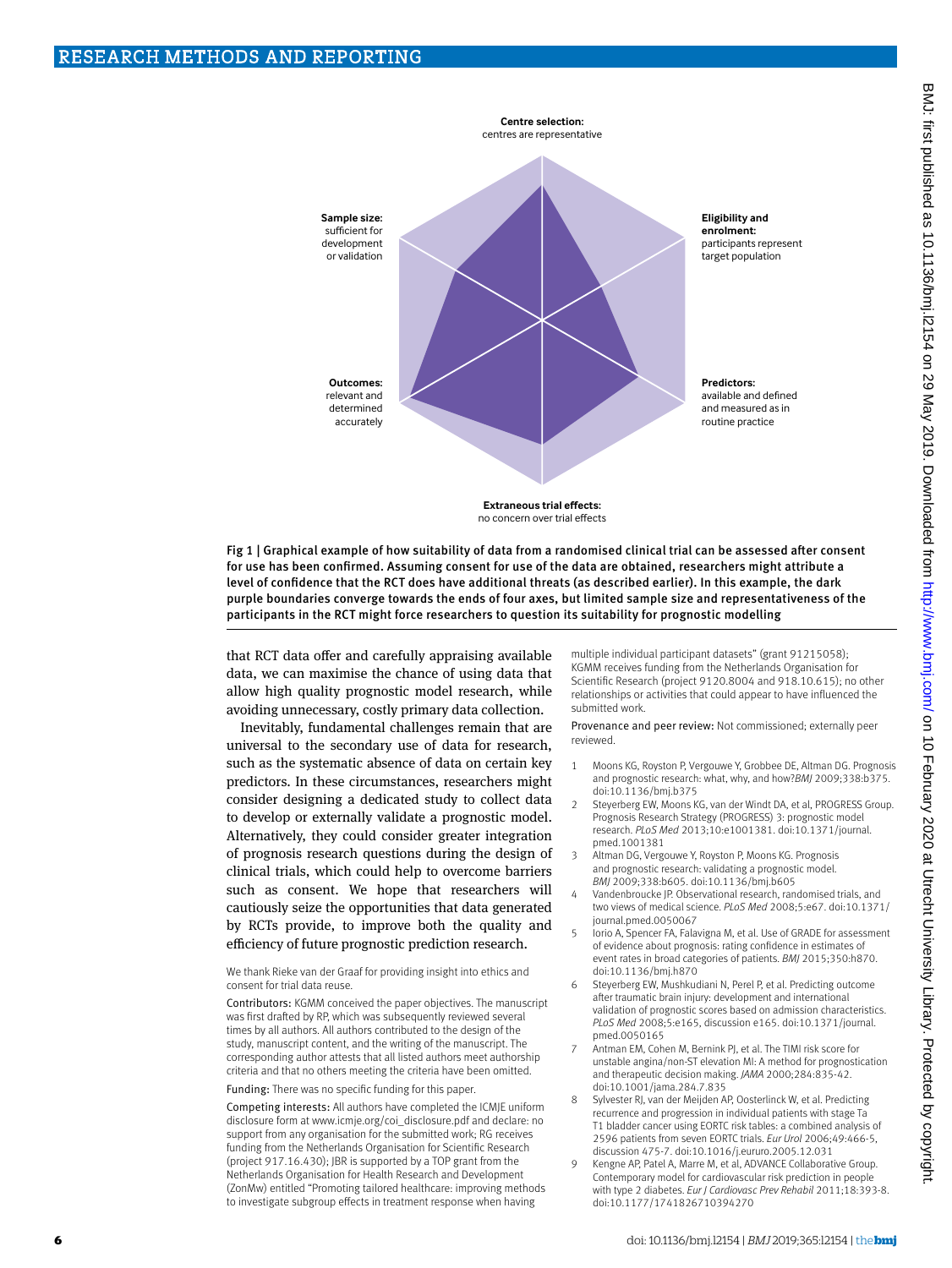# Research Methods and Reporting

- 10 Hilkens NA, Algra A, Diener HC, et al, Cerebrovascular Antiplatelet Trialists' Collaborative Group. Predicting major bleeding in patients with noncardioembolic stroke on antiplatelets: S2TOP-BLEED. *Neurology* 2017;89:936-43. doi:10.1212/ WNL.0000000000004289
- 11 Schuit E, Amer-Wahlin I, Groenwold RH, Mol BW, Moons KG, Kwee A. Prediction of neonatal metabolic acidosis in women with a singleton term pregnancy in cephalic presentation: an external validation study. *Am J Perinatol* 2012;29:681-6. doi:10.1055/s-0032-1314888
- 12 Hoster E, Klapper W, Hermine O, et al. Confirmation of the mantlecell lymphoma International Prognostic Index in randomized trials of the European Mantle-Cell Lymphoma Network. *J Clin Oncol* 2014;32:1338-46. doi:10.1200/JCO.2013.52.2466
- 13 Wessler BS, Ruthazer R, Udelson JE, et al. Regional validation and recalibration of clinical predictive models for patients with acute heart failure. *J Am Heart Assoc* 2017;6:e006121. doi:10.1161/ JAHA.117.006121
- 14 Sotomi Y, Cavalcante R, van Klaveren D, et al. Individual long-term mortality prediction following either coronary stenting or bypass surgery in patients with multivessel and/or unprotected left main disease: an external validation of the SYNTAX score II model in the 1,480 patients of the BEST and PRECOMBAT randomized controlled trials. *JACC Cardiovasc Interv* 2016;9:1564-72. doi:10.1016/j.jcin.2016.04.023
- 15 Takwoingi Y, Botello AP, Burr JM, et al, Surveillance for Ocular Hypertension Study Group. External validation of the OHTS-EGPS model for predicting the 5-year risk of open-angle glaucoma in ocular hypertensives. *Br J Ophthalmol* 2014;98:309-14. doi:10.1136/ bjophthalmol-2013-303622
- Royston P, Moons KG, Altman DG, Vergouwe Y. Prognosis and prognostic research: Developing a prognostic model. *BMJ* 2009;338:b604. doi:10.1136/bmj.b604
- 17 Collins GS, Reitsma JB, Altman DG, Moons KG. Transparent reporting of a multivariable prediction model for individual prognosis or diagnosis (TRIPOD): the TRIPOD Statement. *BMC Med* 2015;13:1. doi:10.1186/s12916-014-0241-z
- 18 Collins GS, Mallett S, Omar O, Yu L-M. Developing risk prediction models for type 2 diabetes: a systematic review of methodology and reporting. *BMC Med* 2011;9:103. doi:10.1186/1741-7015-9-103
- 19 Collins GS, de Groot JA, Dutton S, et al. External validation of multivariable prediction models: a systematic review of methodological conduct and reporting. *BMC Med Res Methodol* 2014;14:40. doi:10.1186/1471-2288-14-40
- 20 Little RJ, Cohen ML, Dickersin K, et al. The design and conduct of clinical trials to limit missing data. *Stat Med* 2012;31:3433-43. doi:10.1002/sim.5519
- 21 Baigent C, Harrell FE, Buyse M, Emberson JR, Altman DG. Ensuring trial validity by data quality assurance and diversification of monitoring methods. *Clin Trials* 2008;5:49-55. doi:10.1177/1740774507087554
- 22 Pajouheshnia R, Damen JA, Groenwold RH, Moons KG, Peelen LM. Treatment use in prognostic model research: a systematic review of cardiovascular prognostic studies. *Diagnostic and Prognostic Research* 2017;1:15. doi:10.1186/s41512-017-0015-0
- 23 Moons KG, Altman DG, Reitsma JB, et al. Transparent Reporting of a multivariable prediction model for Individual Prognosis or Diagnosis (TRIPOD): explanation and elaboration. *Ann Intern Med* 2015;162:W1-73. doi:10.7326/M14-0698
- 24 Bellary S, Krishnankutty B, Latha MS. Basics of case report form designing in clinical research. *Perspect Clin Res* 2014;5:159-66. doi:10.4103/2229-3485.140555
- Nahm ML, Pieper CF, Cunningham MM. Quantifying data quality for clinical trials using electronic data capture. *PLoS One* 2008;3:e3049. doi:10.1371/journal.pone.0003049
- 26 Debray TPA, Damen JAAG, Snell KIE, et al. A guide to systematic review and meta-analysis of prediction model performance. *BMJ* 2017;356:i6460. doi:10.1136/bmj.i6460
- 27 Agniel D, Kohane IS, Weber GM. Biases in electronic health record data due to processes within the healthcare system: retrospective observational study [correction in: *BMJ* 2018;363:k441]. *BMJ* 2018;361:k1479. doi:10.1136/bmj.k1479
- 28 Groenwold RH, Moons KG, Pajouheshnia R, et al. Explicit inclusion of treatment in prognostic modeling was recommended in observational and randomized settings. *J Clin Epidemiol* 2016;78:90- 100. doi:10.1016/j.jclinepi.2016.03.017
- 29 Pajouheshnia R, Peelen LM, Moons KGM, Reitsma JB, Groenwold RHH. Accounting for treatment use when validating a prognostic model: a simulation study. *BMC Med Res Methodol* 2017;17:103. doi:10.1186/s12874-017-0375-8
- Sperrin M, Martin GP, Pate A, Van Staa T, Peek N, Buchan I. Using marginal structural models to adjust for treatment drop-in when developing clinical prediction models. *Stat Med* 2018;37:4142-54. doi:10.1002/sim.7913
- 31 Sudlow C, Gallacher J, Allen N, et al. UK biobank: an open access resource for identifying the causes of a wide range of complex

diseases of middle and old age. *PLoS Med* 2015;12:e1001779. doi:10.1371/journal.pmed.1001779

- 32 Grady C, Eckstein L, Berkman B, et al. Broad consent for research with biological samples: workshop conclusions. *Am J Bioeth* 2015;15:34- 42. doi:10.1080/15265161.2015.1062162
- 33 EUR-LEX. General data protection regulation. [https://eur-lex.europa.](https://eur-lex.europa.eu/legal-content/EN/TXT/?uri=OJ:L:2016:119:TOC) [eu/legal-content/EN/TXT/?uri=OJ:L:2016:119:TOC](https://eur-lex.europa.eu/legal-content/EN/TXT/?uri=OJ:L:2016:119:TOC) (accessed 16 May 2017).
- 34 Ohmann C, Banzi R, Canham S, et al. Sharing and reuse of individual participant data from clinical trials: principles and recommendations. *BMJ Open* 2017;7:e018647. doi:10.1136/bmjopen-2017-018647
- 35 Gheorghe A, Roberts TE, Ives JC, Fletcher BR, Calvert M. Centre selection for clinical trials and the generalisability of results: a mixed methods study. *PLoS One* 2013;8:e56560. doi:10.1371/journal. pone.0056560
- 36 Rothwell PM. External validity of randomised controlled trials: "to whom do the results of this trial apply?". *Lancet* 2005;365:82-93. doi:10.1016/S0140-6736(04)17670-8
- 37 Vergouwe Y, Moons KGM, Steyerberg EW. External validity of risk models: Use of benchmark values to disentangle a case-mix effect from incorrect coefficients. *Am J Epidemiol* 2010;172:971-80. doi:10.1093/aje/kwq223
- 38 Zulman DM, Sussman JB, Chen X, Cigolle CT, Blaum CS, Hayward RA. Examining the evidence: a systematic review of the inclusion and analysis of older adults in randomized controlled trials. *J Gen Intern Med* 2011;26:783-90. doi:10.1007/s11606-010-1629-x
- 39 Shields KE, Lyerly AD. Exclusion of pregnant women from industrysponsored clinical trials. *Obstet Gynecol* 2013;122:1077-81. doi:10.1097/AOG.0b013e3182a9ca67
- 40 Hutchins LF, Unger JM, Crowley JJ, Coltman CAJr, Albain KS. Underrepresentation of patients 65 years of age or older in cancertreatment trials. *N Engl J Med* 1999;341:2061-7. doi:10.1056/ NEJM199912303412706
- 41 Lee PY, Alexander KP, Hammill BG, Pasquali SK, Peterson ED. Representation of elderly persons and women in published randomized trials of acute coronary syndromes. *JAMA* 2001;286:708-13. doi:10.1001/jama.286.6.708
- 42 Schmidt AF, Groenwold RHH, van Delden JJM, et al. Justification of exclusion criteria was underreported in a review of cardiovascular trials. *J Clin Epidemiol* 2014;67:635-44. doi:10.1016/j. jclinepi.2013.12.005
- 43 van Staa TP, Dyson L, McCann G, et al. The opportunities and challenges of pragmatic point-of-care randomised trials using routinely collected electronic records: evaluations of two exemplar trials. *Health Technol Assess* 2014;18:1-146. doi:10.3310/ hta18430
- 44 Britton A, McKee M, Black N, McPherson K, Sanderson C, Bain C. Threats to applicability of randomised trials: exclusions and selective participation. *J Health Serv Res Policy* 1999;4:112-21. doi:10.1177/135581969900400210
- 45 Junghans C, Feder G, Hemingway H, Timmis A, Jones M. Recruiting patients to medical research: double blind randomised trial of "optin" versus "opt-out" strategies. *BMJ* 2005;331:940. doi:10.1136/ bmj.38583.625613.AE
- 46 Khudyakov P, Gorfine M, Zucker D, Spiegelman D. The impact of covariate measurement error on risk prediction. *Stat Med* 2015;34:2353-67. doi:10.1002/sim.6498
- 47 Luijken K, Groenwold RH, van Calster B, Steyerberg EW, van Smeden M. Impact of predictor measurement heterogeneity across settings on performance of prediction models: a measurement error perspective. arXiv:1806.10495 [Preprint]. 2018. [https://arxiv.org/](https://arxiv.org/abs/1806.10495) [abs/1806.10495](https://arxiv.org/abs/1806.10495)
- 48 Pajouheshnia R, van Smeden M, Peelen LM, Groenwold RHH. How variation in predictor measurement affects the discriminative ability and transportability of a prediction model. *J Clin Epidemiol* 2019;105:136-41. doi:10.1016/j.jclinepi.2018.09.001
- 49 McCarney R, Warner J, Iliffe S, van Haselen R, Griffin M, Fisher P. The Hawthorne Effect: a randomised, controlled trial. *BMC Med Res Methodol* 2007;7:30. doi:10.1186/1471-2288-7-30
- McCambridge J, Witton J, Elbourne DR. Systematic review of the Hawthorne effect: new concepts are needed to study research participation effects. *J Clin Epidemiol* 2014;67:267-77. doi:10.1016/j.jclinepi.2013.08.015
- 51 Wolfe F, Michaud K. The Hawthorne effect, sponsored trials, and the overestimation of treatment effectiveness. *J Rheumatol* 2010;37:2216-20. doi:10.3899/jrheum.100497
- 52 Sedgwick P, Greenwood N. Understanding the Hawthorne effect. *BMJ* 2015;351:h4672. doi:10.1136/bmj.h4672
- 53 Finniss DG, Kaptchuk TJ, Miller F, Benedetti F. Biological, clinical, and ethical advances of placebo effects. *Lancet* 2010;375:686-95. doi:10.1016/S0140-6736(09)61706-2
- 54 Grimshaw JM, Russell IT. Effect of clinical guidelines on medical practice: a systematic review of rigorous evaluations. *Lancet* 1993;342:1317-22. doi:10.1016/0140-6736(93)92244-N